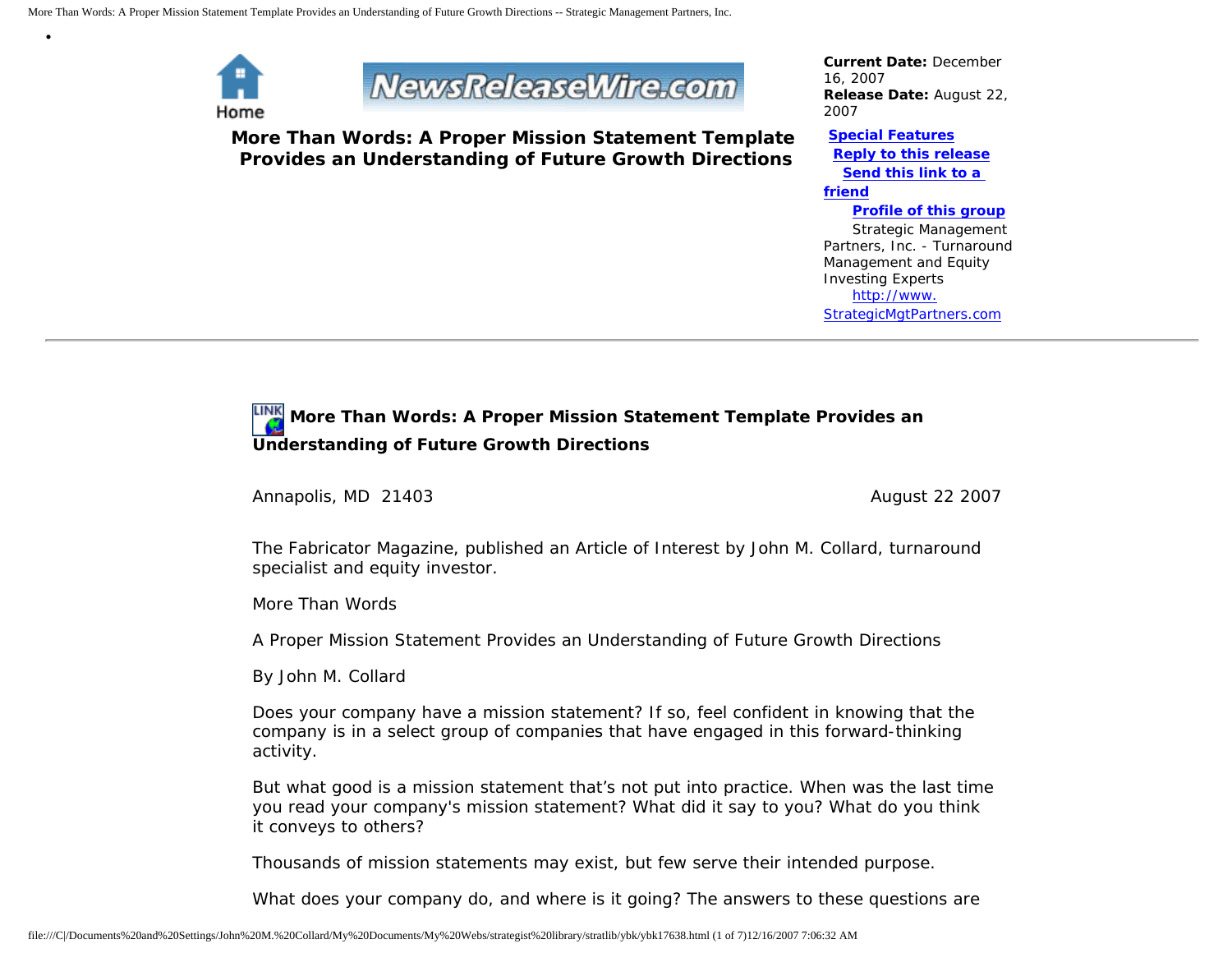supposed to inspire and guide you and your employees every working day and hour, whether your business is coming up ahead, lagging behind, or just sitting in the middle. If a mission statement is properly worded, no questions exist about what the company does or where a company is going?

Yet all too often, a mission statement comes up short. For example, it might say something nebulous such as "The mission of our company is to provide excellence and quality for all of our customers."

While these ideals are fine, they are basically expected. Most managers acknowledge that the company for which they work is going to strive for excellence and quality for all of its customers. However, these words do not give constructive guidance to management and professionals in their daily work lives.

In addition, a customer reading such a plaque over the receptionist's desk doesn't really get a feel for what the company does or why it is different from its competitors.

What Needs to be Stated

Again, where is your company going? This is its mission.

When this question isn't adequately answered, the company is off to a bad start. Without knowing, the management team may have signed a death warrant. When the "rudder" is left untended, only fate can guide the course of the company. Usually you end up on a reef of troubles wondering what happened.

A good management team needs to set a course with goals that can be realistically attained, that can be accomplished within allotted time frames, and that can motivate people to keep pushing forward. Setting such a course is an arduous task. It means work and a lot of it. It means risk; the company leadership needs to state the company's direction. It means leadership. Someone has to make a decision about the company's direction, have the conviction to follow it, and convince others as well.

## How to State It

The role of the mission statement is to provide the planning team, management, employees, and customers—all stakeholders—with an understanding of future growth directions. Lets look at a template to cover what should be included. Somewhere in its body, it should include the following six components:

1) Product/Service Definition. What does your company do or provide?

Example: We will offer (specific products/services) that are positioned to (special benefit to be gained) and will be focused at (definition by line, scope, or positioning).

Products and services should be defined in terms of how they are positioned to serve and benefit the customer. Breadth of product line, attributes, price, quality level, and any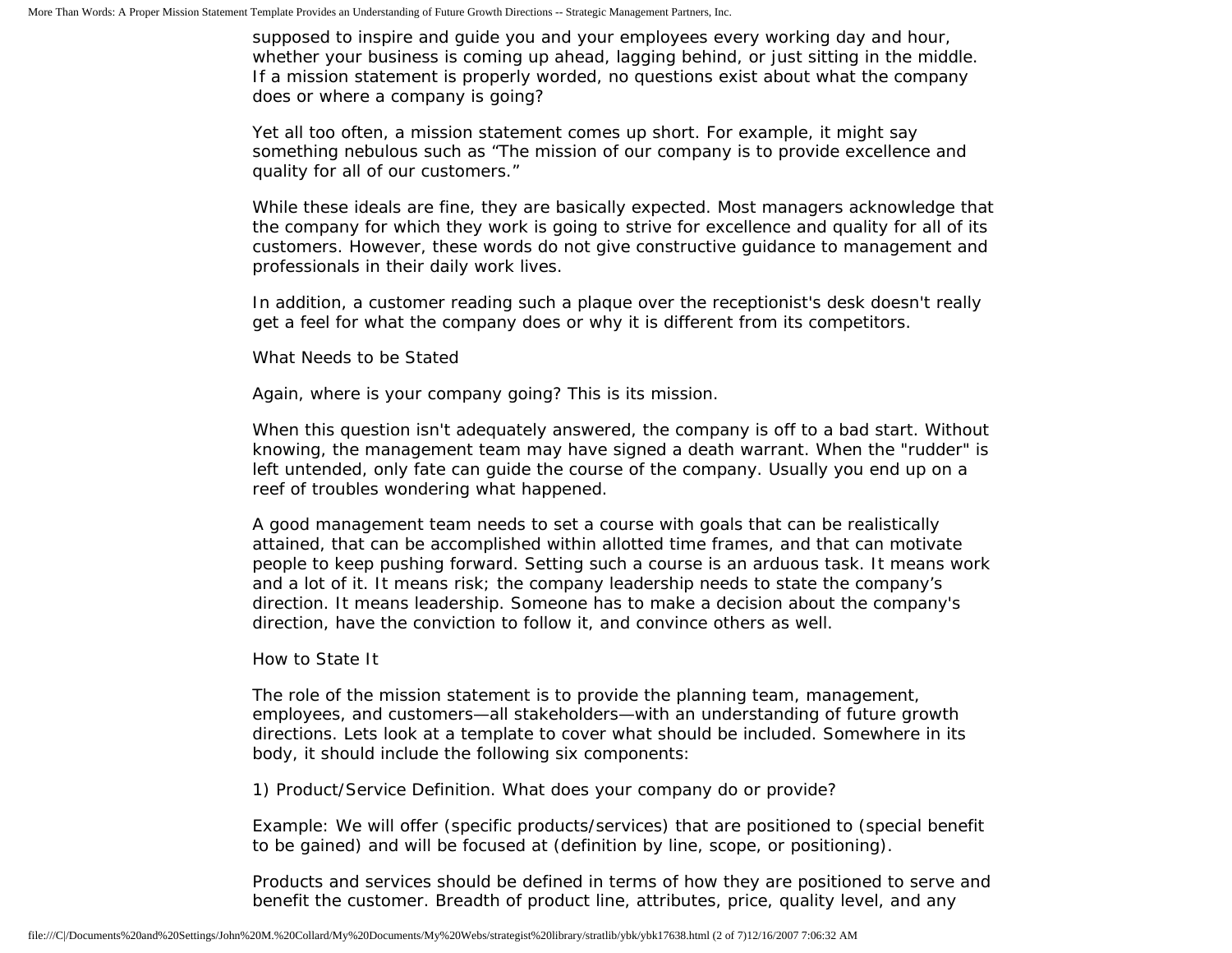product classification should be included.

How will you contribute to fulfilling the customer's mission? Limit the extent of the offering to focus on what you do very well.

2) Technology. How will your company deliver its services?

Example: We will use (define technologies to be used) to provide our services.

Choose technologies you understand and are capable of offering. This is critical to setting an effective business development strategy.

Here is where you begin to set the company's product apart from the competition, and from areas of business where you don't belong. Actually providing an array of multiple technologies can involve increased investment and a risk of diluting effectiveness, commitment, and impact because dollars and resources are going elsewhere. Conversely, complimentary technologies theoretically can improve skill sharing amongst a large group of employees and improve customer service because employees are better equipped to tackle a variety of situations.

3) Levels of Vertical Integration. How much will we do?

Example: We will provide (stages in the life cycle offering)designed to support (degree of penetration to satisfy the customer's entire need).

You can't be all things to all people. Resources will not allow it. Also, it's not good business sense.

Define which elements of the customer's requirements will, and will not be satisfied. This effort will indicate where you need to develop new products, seek partners, or avoid competing. Plan how products and services will support changing customer dynamics, and how you will stay abreast.

4) Generic Customer Need. Why will they buy?

Example: Our products and services will satisfy (what important customer demand or necessity).

What is the customer trying to accomplish? By defining generic needs you can identify future growth directions, which have a higher-than-normal probability of being funded and carried out.

If the need is greater than you can currently offer, you clearly define areas where you may want to augment capabilities or where strategic alliances may be necessary.

5) Statement of Direction or Market Definition. Who will we sell to? Where are they located?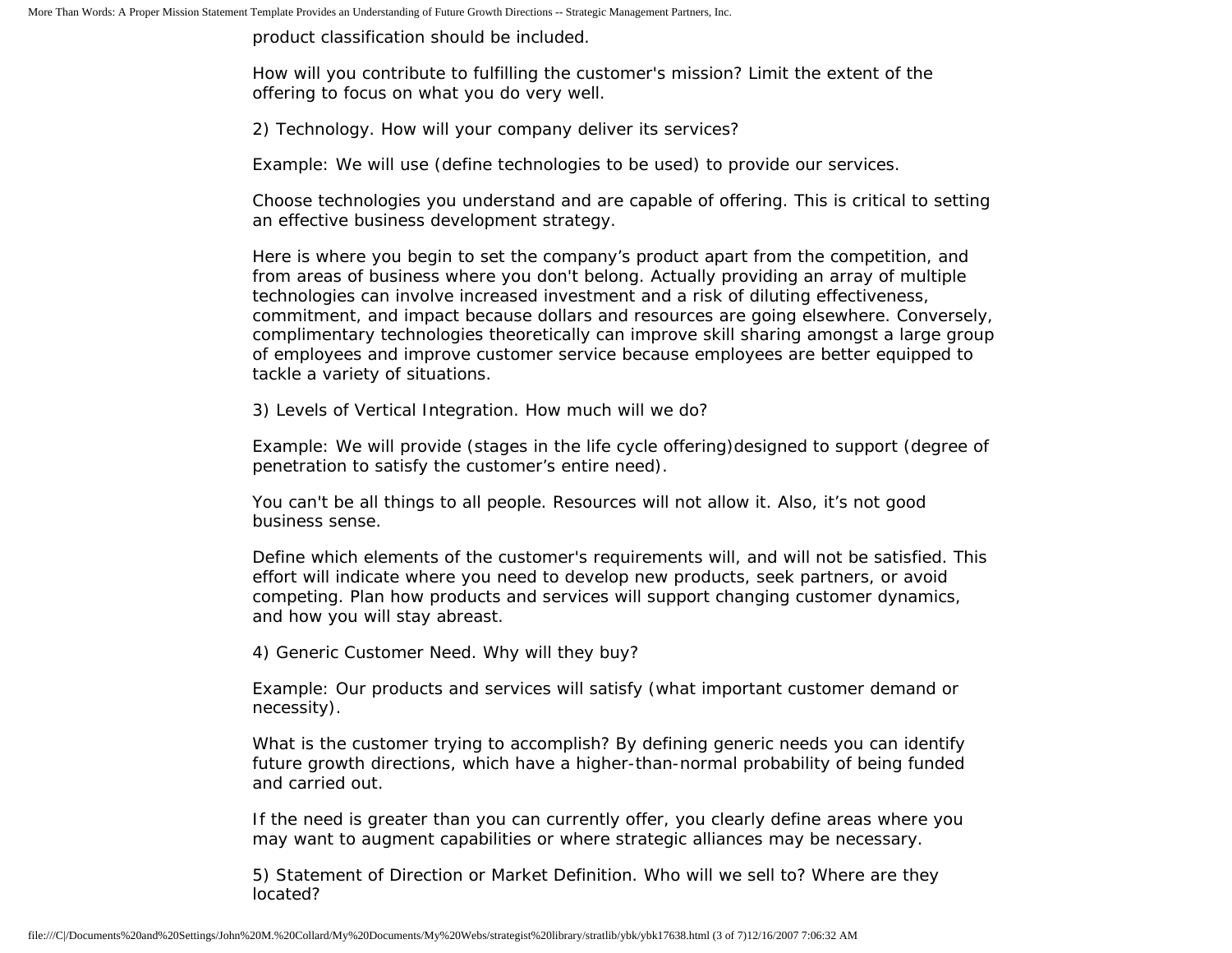Example: Our main thrust will be dedicated to the (market definition or segmentation).

The key here is to focus on where you are and where you are going to aim marketing efforts. Which specific customer groups or segments and geographic territory will be served or not served?

This section of the mission statement enables the development of different strategies necessary to address multiple directions, yet accommodate common goals.

6) Distinct Competencies. Why will they buy from us?

Example: We will develop and maintain unequivocal qualifications in (which areas), which will yield (specific capabilities). We commit to (level of expertise to set us apart)to remain recognized as an expert in (what we do better than anyone else).

Define and focus on those special abilities that set you apart from the masses. Competencies will command the higher profit and cash flow margins.

What do you accomplish that the competition cannot? What areas do you need to invest in to maintain your advantage? This is the most important thinking of all.

In the mission statement, address how the distinct competence will differentiate you and how customers should recognize the competence. Discuss how to bring these competencies to the customers' attention.

A Much Better State

Only after developing a comprehensive matrix describing the relationship of these six elements for each product or service that you offer will you have properly completed a good mission statement. When that's accomplished, you will have a statement of direction that has substance. It's a statement that, if executed, can produce added value for the company.

Just remember that running a company without proper focus is a lot like driving while wearing a blindfold. In either case, you are predestined to an abrupt end.

Reference: [Library: More Than Words – Prepare a Proper Mission Statement](http://members.aol.com/stratlib3/fmawords.html) 

[www.StrategistLibrary.com](http://www.strategistlibrary.com/)

[www.StrategicMgtPartners.com](http://www.strategicmgtpartners.com/)

About Collard John M. Collard, is Chairman of Annapolis, Maryland-based Strategic Management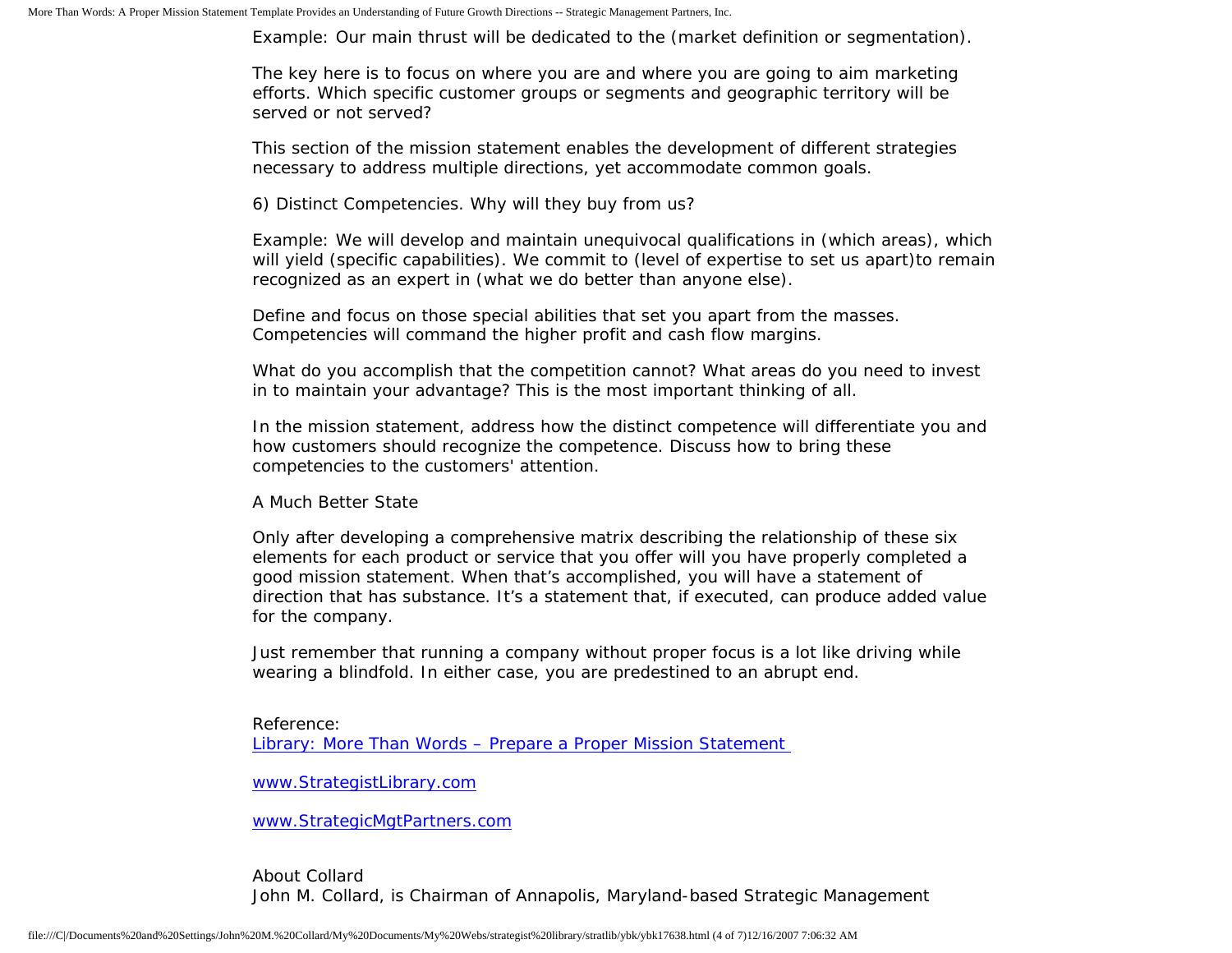Partners, Inc. (410-263-9100, [www.StrategicMgtPartners.com](http://www.strategicmgtpartners.com/) ), a nationally recognized turnaround management firm specializing in interim executive leadership, asset recovery, and investing in underperforming companies. He is Past Chairman of the Turnaround Management Association, a Certified Turnaround Professional, and brings 35 years senior operating leadership, \$85M asset recovery, 40+ transactions worth \$780M+, and \$80M fund management expertise to run troubled companies, and advise company boards, litigators, institutional and private equity investors.

[www.StrategicMgtPartners.com](http://www.strategicmgtpartners.com/)

John M. Collard (John@StrategicMgtPartners.com) Chairman Strategic Management Partners, Inc. 522 Horn Point Drive Annapolis, MD 21403 Phone : 410-263-9100 Fax : 410-263-6094

[www.StrategicMgtPartners.com](http://www.strategicmgtpartners.com/)

More Information [Library: More Than Words – Prepare a Proper Mission Statement](http://members.aol.com/stratlib3/fmawords.html)



[Ask a question with InterviewNetS](http://www.expertclick.com/expertClick/contact/default.cfm?GroupID=1016)M

## **Other experts on these topics:**

- **1. [Management](http://www.expertclick.com/search/default.cfm?SearchCriteria=Management)**
- **2. [Leadership](http://www.expertclick.com/search/default.cfm?SearchCriteria=Leadership)**
- **3. [Planning](http://www.expertclick.com/search/default.cfm?SearchCriteria=Planning)**
- **4. [Invest](http://www.expertclick.com/search/default.cfm?SearchCriteria=Invest)**
- **5. [Strategy](http://www.expertclick.com/search/default.cfm?SearchCriteria=Strategy)**
- **6. [Small Business](http://www.expertclick.com/search/default.cfm?SearchCriteria=Small Business)**
- **7. [Strategic Planning](http://www.expertclick.com/search/default.cfm?SearchCriteria=Strategic Planning)**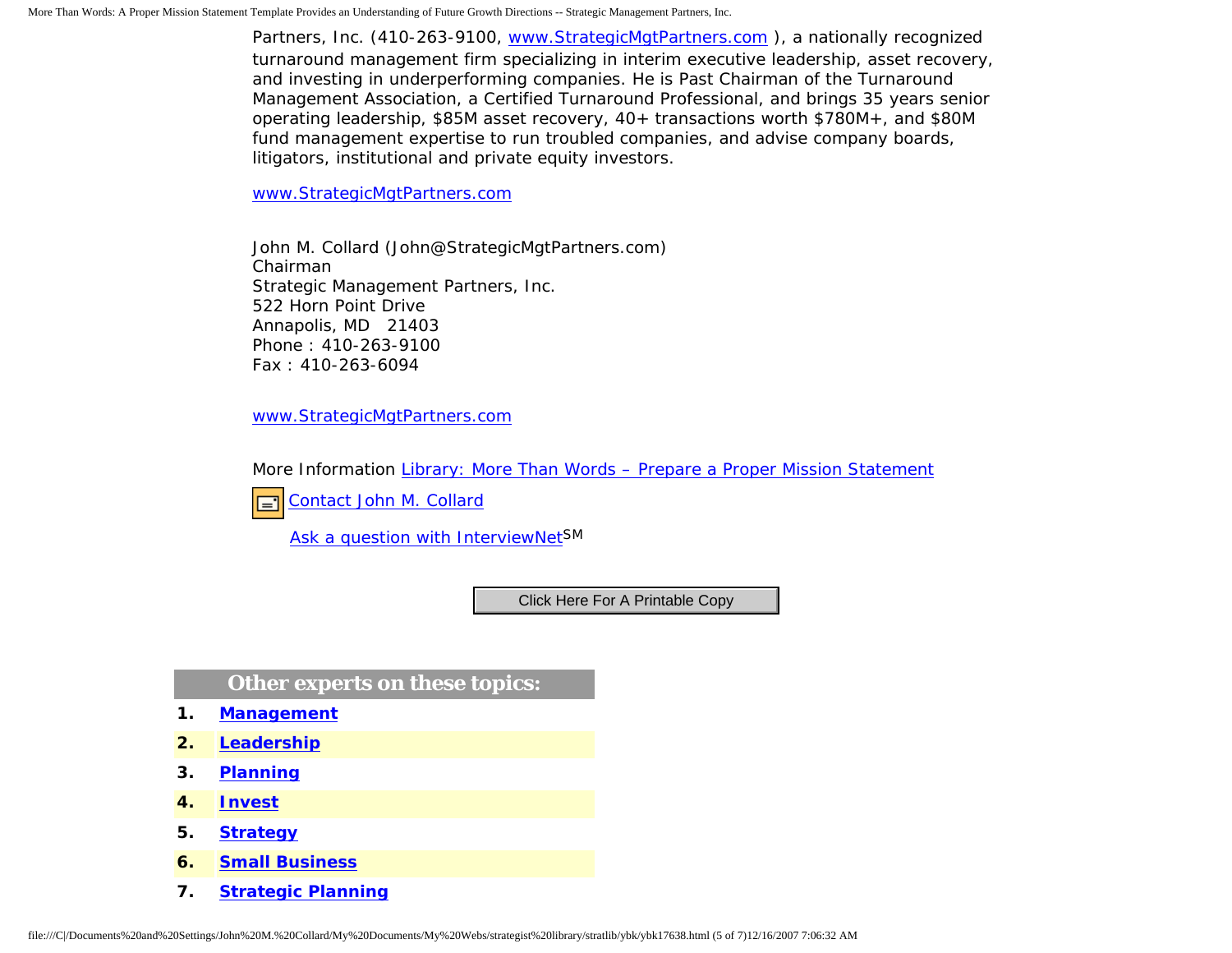More Than Words: A Proper Mission Statement Template Provides an Understanding of Future Growth Directions -- Strategic Management Partners, Inc.

| 8.  | <b>Advisor</b>                    |
|-----|-----------------------------------|
| 9.  | <b>Valuation</b>                  |
|     | 10. Transition                    |
| 11. | <b>Value</b>                      |
| 12. | Bankruptcy                        |
| 13. | <b>Crisis Management</b>          |
| 14. | <b>Governance</b>                 |
|     | 15. Investment Management         |
| 16. | <b>CEO Effectiveness</b>          |
|     | 17. Executive Leadership          |
| 18. | <b>Turnaround</b>                 |
| 19. | <b>Corporate Change</b>           |
| 20. | <b>Ethical Issues/Management</b>  |
| 21. | <b>Startup</b>                    |
|     | 22. Corporate Restructuring       |
| 23. | <b>Executive Transition</b>       |
| 24. | <b>Turnaround Management</b>      |
| 25. | <b>Venture Capital</b>            |
| 26. | <b>Asset Recovery</b>             |
| 27. | <b>Corporate Renewal</b>          |
| 28. | <b>Bank Portfolio Management</b>  |
|     | 29. Bankruptcy Avoidance          |
| 30. | <b>Chief Executive Officers</b>   |
| 31. | <b>Leadership Management</b>      |
| 32. | <b>Reposition</b>                 |
| 33. | <b>Systems Integration</b>        |
| 34. | <b>Bankruptcy Re-Organization</b> |
| 35. | <b>Equity Capital</b>             |
|     |                                   |

- **36. [Equity Investing](http://www.expertclick.com/search/default.cfm?SearchCriteria=Equity Investing)**
- **37. [Investing Investments](http://www.expertclick.com/search/default.cfm?SearchCriteria=Investing Investments)**

file:///C|/Documents%20and%20Settings/John%20M.%20Collard/My%20Documents/My%20Webs/strategist%20library/stratlib/ybk/ybk17638.html (6 of 7)12/16/2007 7:06:32 AM